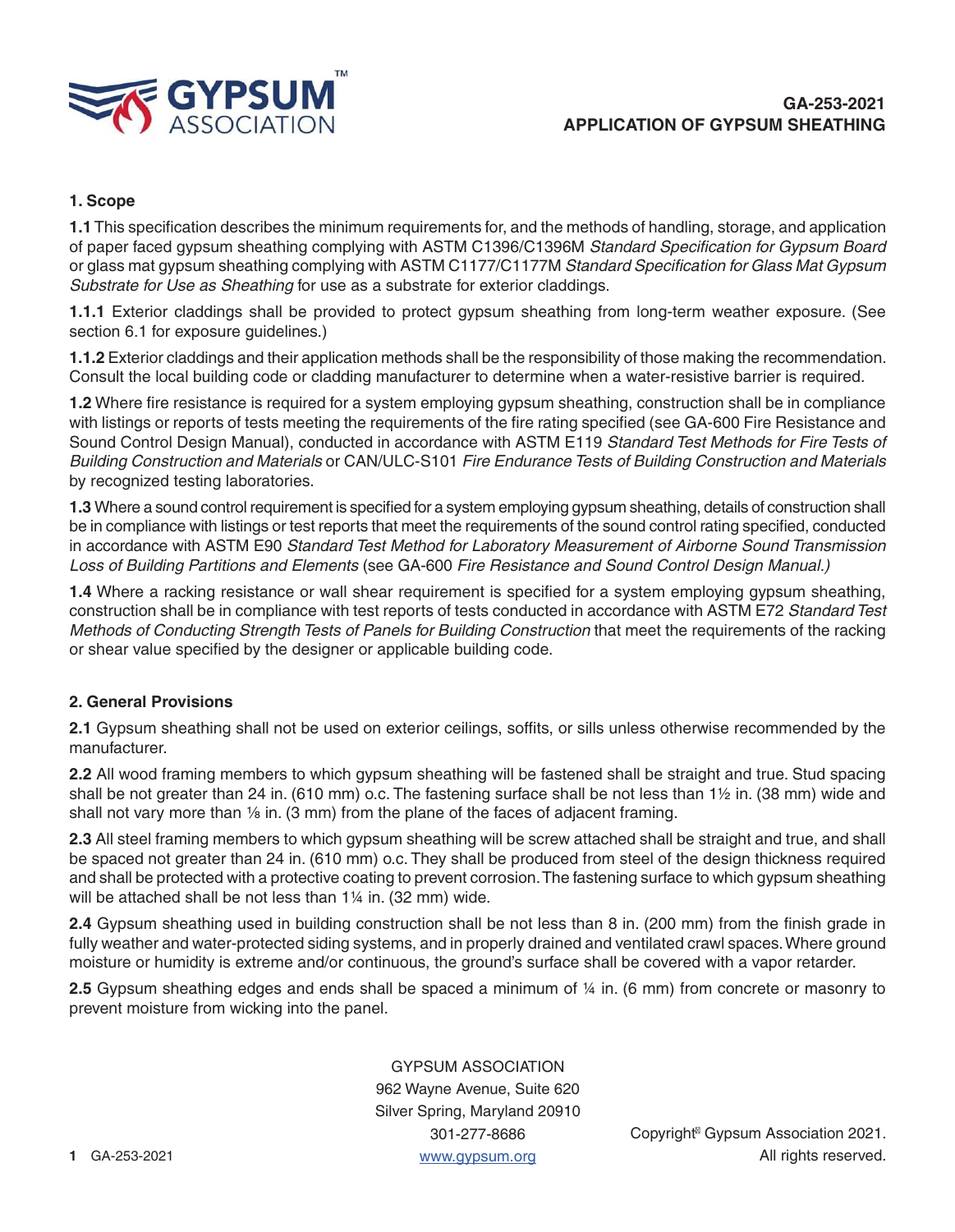

# **3. Definitions and Terms Relating to the Specification**

**3.1** Gypsum Sheathing—a paper faced gypsum panel with a water-resistant gypsum core and water-repellent facer, defined in ASTM C1396/C1396M *Standard Specification for Gypsum Board* or a glass mat faced panel defined in ASTM C1177/C1177M *Standard Specification for Glass Mat Gypsum Substrate for Use as Sheathing*.

**3.1.1** Type X Gypsum Sheathing—a gypsum panel as described in 3.1 having special fire resistant properties as defined in ASTM C1396/C1396M or ASTM C1177/C1177M.

**3.2** Edge —the bound square edge, as manufactured.

**3.3** End — the end perpendicular to the edge, the gypsum core is exposed.

**3.4** Exterior Cladding — a permanent material or system that impedes the transmission of environmental elements to the sheathing.

**3.5** Framing Member—that portion of framing, furring, etc., to which gypsum sheathing is attached.

**3.6** Fastener—nails, screws or staples used for the mechanical application of gypsum sheathing.

**3.7** Perpendicular Application—an application where gypsum sheathing edges are at perpendicular to the framing members to which it is attached.

**3.8** Parallel Application—an application where gypsum sheathing edges are parallel to the framing members to which it is attached.

**3.9** Shear Wall—a wall designed and constructed to resist lateral wind or seismic loads.

**3.10** Water-Resistive Barrier—a temporarily exposed protective membrane that is intended to impede the penetration of environmental elements until the installation of a permanent exterior cladding.

#### **4. Materials**

**4.1** Gypsum Sheathing— a paper faced gypsum panel per ASTM C1396/C1396M or glass mat faced gypsum panel per ASTM C1177/C1177M.

**4.2** Fasteners—Shall be as described in 4.2.1 through 4.2.4. Fastener length shall be not less than that specified in Table 1.

**4.2.1** Nails—Shall be not less than 12 gauge, galvanized, roofing nail.

**4.2.2** Staples—Shall be galvanized steel, not less than 16 gauge,  $\frac{7}{6}$  in. (11 mm) crown, with divergent points.

| Table 1<br>Minimum Fastener Lengths for the Attachment of Gypsum Sheathing in. (mm) |                     |                     |               |                      |  |
|-------------------------------------------------------------------------------------|---------------------|---------------------|---------------|----------------------|--|
| <b>Sheathing Thickness</b>                                                          | <b>Wood Framing</b> |                     |               | <b>Steel Framing</b> |  |
| in. $(mm)$                                                                          | <b>Nails</b>        | <b>Staples</b>      | <b>Screws</b> | <b>Screws</b>        |  |
| $\frac{1}{2}$ (12.7)                                                                | $1\frac{1}{2}$ (38) | $1\frac{1}{2}$ (38) | 1¼ (32)       | 1(25)                |  |
| $\frac{5}{6}$ (15.9)                                                                | $1\frac{3}{4}$ (44) | $1\%$ (41)          | $1\%$ (41)    | 1¼ (32)              |  |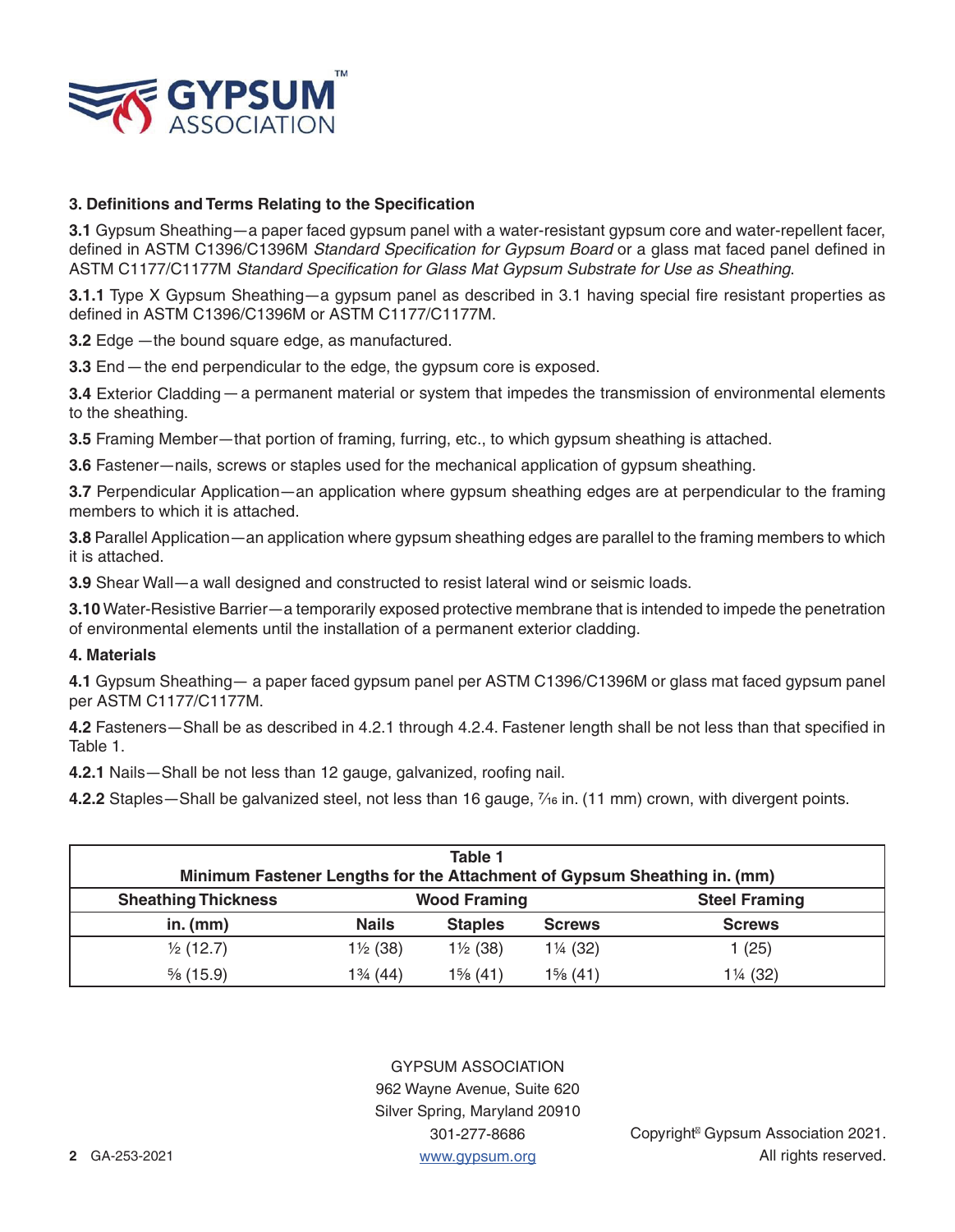

**4.2.3** Screws—Shall be corrosion resistant and comply with ASTM C1002 *Standard Specification for Steel Self-Piercing Tapping Screws for Application of Gypsum Panel Products or Metal Plaster Bases to Wood Studs or Steel Studs.*

**4.2.3.1** Trim head screws shall not be used for the application of gypsum sheathing.

**4.2.3.2** Type W screws are designed for attachment to wood framing.

**4.2.3.3** Type S screws are designed for attachment to light gauge steel framing or wood framing.

**4.2.4** Screws—Shall be corrosion resistant and comply with ASTM C954 *Standard Specification for Steel Drill Screws*  for the Application of Gypsum Panel Products or Metal Plaster Bases to Steel Studs from 0.033 in. (0.84 mm) to *0.112 in. (2.84 mm) in Thickness.*

**4.2.4.1** Type S-12 screws are designed for attachment to steel framing 33 mil (0.033 in, 0.84 mm) or greater.

**4.3** Framing Members

**4.3.1** Wood framing members shall conform to *American Softwood Lumber Standard, Voluntary Product Standard*  PS 20 or CAN/CSA-O141 *Softwood Lumber.*

**4.3.2** Nonstructural steel framing members shall conform to ASTM C645 *Standard Specification for Nonstructural Steel Framing Members* (light gauge), and AISI S220 – *North American Standard for Cold-Formed Steel Framing – Nonstructural Members*. Structural steel framing members shall conform to ASTM C955 *Standard Specification for Cold-Formed Steel Structural Framing Members* or AISI S240 – *North American Standard for Cold-Formed Steel Structural Members*

**4.4** Exterior Cladding(s)—Sidings such as, but not limited to, wood, aluminum, vinyl, plywood, brick, stucco, or Exterior Insulation and Finish Systems (EIFS).

**4.5** Water-Resistive Barrier—Shall be as described in 4.5.1 through 4.5.2, or other code-compliant water-resistive barrier.

**4.5.1** Building Felt—Shall be not less than No.15 asphalt-saturated felt conforming to either ASTM D226 *Standard Specification for Asphalt-Saturated Organic Felt Used in Roofing and Waterproofing,* or ASTM D2178 *Standard Specification for Asphalt Glass Felt Used in Roofing and Waterproofing.*

**4.5.2** Building Paper—Type D paper conforming to Federal Specification *UU-B-790a Federal Specification for Building Paper, Vegetable Fiber (Kraft, Waterproofed, Water Repellant and Fire Resistant), Interim Amendment 1*.

### **5. Delivery, Identification, Handling, and Storage**

**5.1** All materials shall be delivered in original packaging, bundles, or units bearing brand name, applicable standard designation, and name of manufacturer for whom product is manufactured.

**5.2** Gypsum sheathing shall be properly supported on risers on a level platform, and fully protected from weather, direct sunlight exposure, and condensation.

**5.3** Gypsum sheathing shall be neatly stacked flat with care taken to prevent sagging or damage to edges, ends, and surfaces. Refer to GA-801 *Handling Gypsum Panel Products,* for proper storage and handling requirements.

**5.4** Plastic covers used to protect panel products during shipment are intended to provide temporary protection from moisture exposure and should be removed upon receipt at the distributor's location. Failure to remove this plastic covering can result in damage to gypsum panel products due to moisture, condensation and/or mold.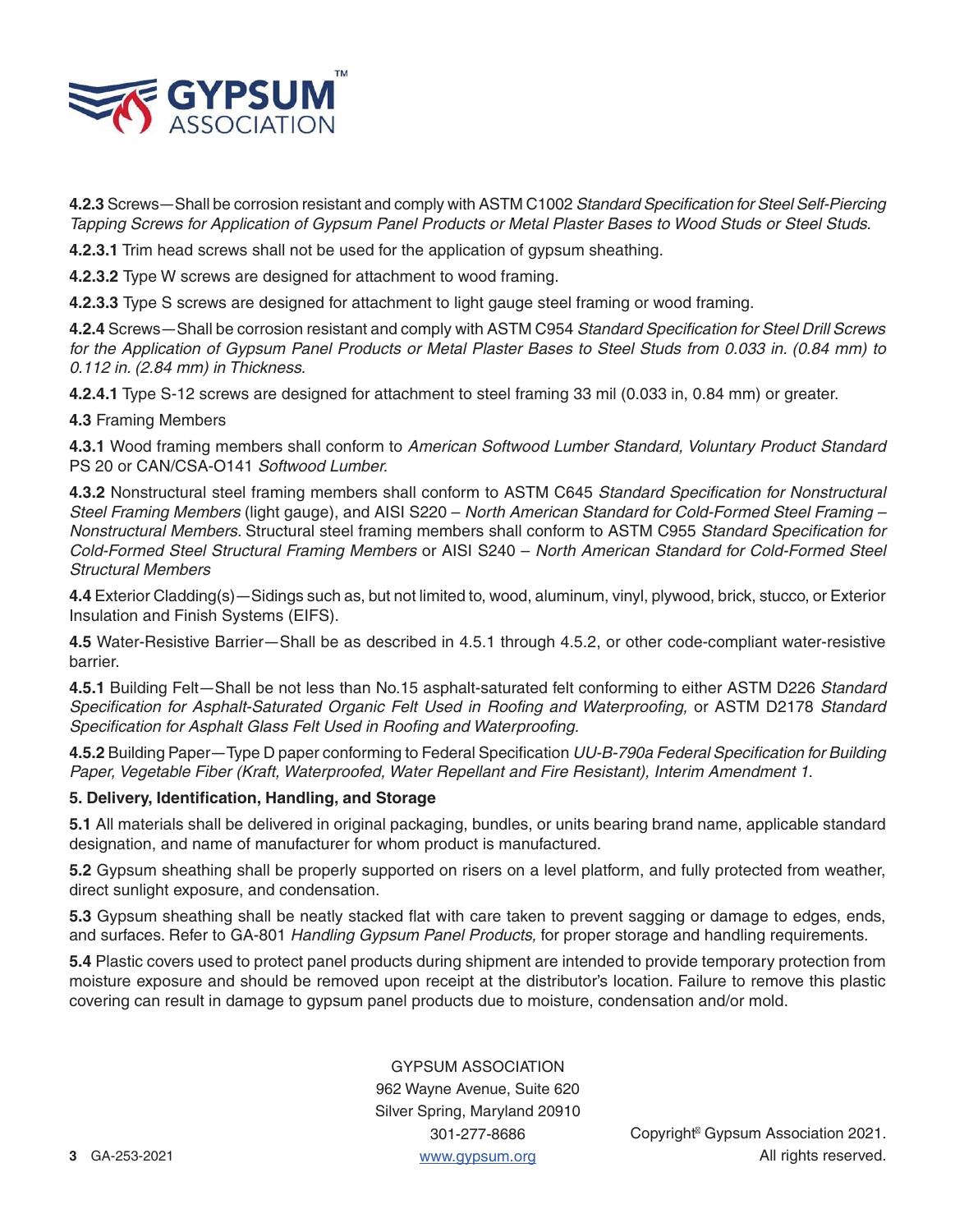

# **6. Application of Gypsum Sheathing**

**6.1** Exposure After Installation—Gypsum sheathing is designed for use as a substrate that is covered by an exterior wall cladding. Local weather conditions will dictate the length of time gypsum sheathing may be permitted to be exposed; however, it should perform satisfactorily if exposed to the elements for up to one month. For gypsum sheathing meeting ASTM C1177 (glass mat), see manufacturer's recommendations for long-term exposure. The gypsum sheathing shall be covered immediately with a water-resistive barrier if exposure time will be extended or weather conditions will be severe.

Note: Avoid conditions during construction that result in excessive moisture load in the building. High moisture can cause condensation in the unfinished exterior walls and on sheathing during periods of cold weather.

**6.2** Methods of Cutting and Installation—Gypsum sheathing shall be cut by scoring and snapping or by sawing, working from the face side. When cut by scoring, a sharp knife shall be used to cut through the facer into the gypsum core. The gypsum sheathing is then snapped back away from the cut face and the back facer cut along the crease. All cut edges and ends of gypsum sheathing shall be trimmed to obtain neat fitting joints when gypsum sheathing is installed. Vertical joints shall be staggered. Holes for pipes, fixtures or other small openings shall be cut out with a saw or special tool designed for this use. Where gypsum sheathing meets projecting surfaces, the gypsum sheathing shall be neatly scribed and cut.

**6.3** When a mechanically attached water-resistive barrier is required, the water-resistive barrier shall be attached over the face of the gypsum sheathing, with the upper layer lapped over the lower layer in accordance with the code.

**6.4** Gypsum sheathing shall be properly flashed at openings and located so that joints shall be offset a minimum of four inches (100 mm) from the edge of the opening.

**6.4.1** Holes and cutouts for plumbing penetrations, or other small openings, shall be sealed with water-resistant flexible sealant complying with ASTM C920 *Standard Specification for Elastomeric Joint Sealants, Type S, Grade NS, Class 25.*

**6.5** Maximum spacing of framing members shall be 24 in. (610 mm) o.c.

**6.5.1** Any fastener in the framing shall not protrude more than 1/8" (3 mm) in order to ensure the sheathing will be installed against the framing.

**6.6** Gypsum sheathing shall not be continuous through building construction joints.

**6.7** Where shear values are not required, gypsum sheathing 4 ft (1220 mm) wide shall be permitted to be applied parallel or perpendicular to framing with vertical joints over framing members and with gypsum sheathing fitted snugly around all window and door openings.

**6.8** Gypsum sheathing shall be covered with a water-resistive barrier or horizontal joints shall be sealed in accordance with the criteria of the local building code.

**6.8.1** All penetrations shall be sealed in accordance with the criteria of the local building code.

**6.9** When shear values are not required, fasteners shall be spaced not more than 8 in. (200 mm) o.c. along vertical ends or edges and intermediate supports. When wall bracing or wall shear values are being assigned to the installed gypsum sheathing, the fastener spacing shall be as specified by the gypsum sheathing manufacturer or as set forth in the Appendix.

**6.9.1** Fasteners shall be located not less than <sup>36</sup> in. (10 mm) from the ends and edges of the gypsum sheathing.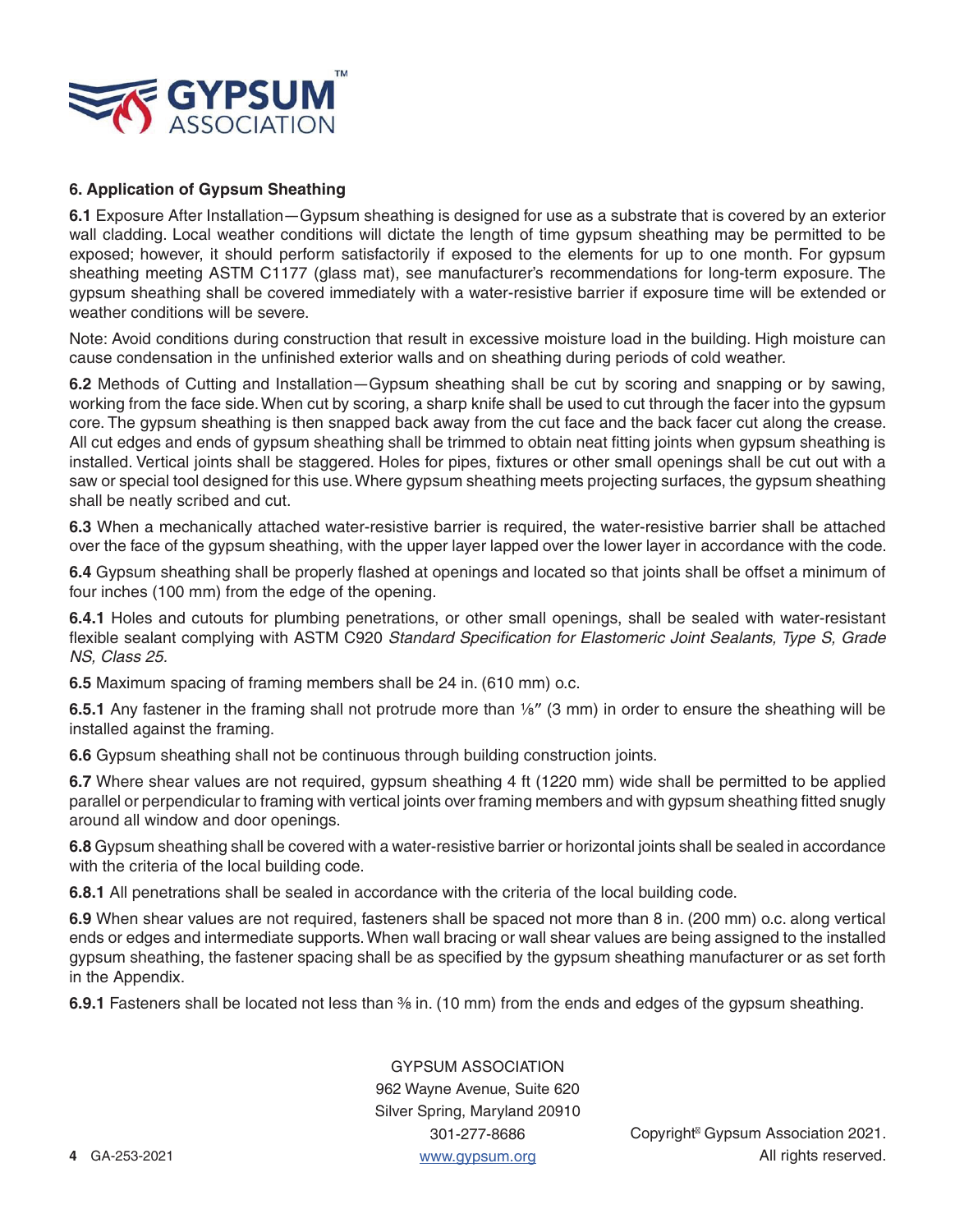

**6.9.2** Nails shall be driven so that the heads are at or slightly below the surface of the gypsum sheathing. Care shall be taken to avoid damage to the face and core, such as breaking the facer or fracturing the core.

**6.9.3** Screws shall be driven so that the screw heads are at or slightly below the gypsum sheathing facer without breaking the face or stripping the framing member around the screw shank.

**6.9.4** Staples shall be driven with the crown parallel to framing members and in such a manner that the crown bears tightly against the gypsum sheathing but does not cut into the facer

**6.10** Application of Gypsum Sheathing Under Self-Furred Metal Lath

**6.10.1** Gypsum Sheathing shall be permitted to be applied as specified in 6.10.2, and fastening of the gypsum sheathing shall be completed with the attachment of the self-furred metal lath when all the following apply:

**6.10.1.1** Where fire resistance or shear resistance is not required,

**6.10.1.2** When metal lath and Portland cement plaster are to be applied as the exterior cladding over gypsum sheathing products installed over framing members spaced not more than 16 in. (406 mm) o.c., and

**6.10.1.3** When the metal lath is to be installed in accordance with ASTM C1063 *Specification for Installation of Lathing and Furring to Receive Interior and Exterior Portland Cement-Based Plaster* within 24 hours after the gypsum sheathing products are installed.

**6.10.2** The vertical ends or edges of gypsum sheathing products shall be fastened in accordance with Section 6.9.

**6.10.3** Accessories and metal plaster base shall be fastened through gypsum sheathing products to framing members.

### **APPENDIX**

# **A.1 Structural**

**A.1.1** Shear values for wind or seismic forces based on racking tests conducted in accordance with ASTM E72 on 4 ft. (1220 mm) wide gypsum sheathing applied parallel to framing are listed in Table 2.

**A.1.2** Wall Bracing—Building codes permit 4 ft (1220 mm) wide panels of gypsum sheathing, applied parallel to framing, in place of continuous diagonal bracing.

**A.1.3** Shear Walls—Where wind or seismic forces require shear walls to resist these lateral forces, building codes provide allowable shear values for walls having gypsum sheathing applied to wood framing. Specific values with construction requirements and limitations are contained in the building codes.

| Table 2<br><b>Shear Values of Gypsum Sheathing</b> |                                                                                                                                                                                                                              |                                                                                                                                                                                                                                                                                             |  |  |
|----------------------------------------------------|------------------------------------------------------------------------------------------------------------------------------------------------------------------------------------------------------------------------------|---------------------------------------------------------------------------------------------------------------------------------------------------------------------------------------------------------------------------------------------------------------------------------------------|--|--|
| <b>Gypsum Sheathing Thickness</b><br>in. $(mm)$    | Shear Value Ultimate Load plf (kN/m)                                                                                                                                                                                         |                                                                                                                                                                                                                                                                                             |  |  |
|                                                    | <b>DRY</b>                                                                                                                                                                                                                   | WET                                                                                                                                                                                                                                                                                         |  |  |
| $\frac{1}{2}$ (12.7) <sup>(1)</sup>                | 540 (7.88)                                                                                                                                                                                                                   | 332 (4.84)                                                                                                                                                                                                                                                                                  |  |  |
| $\frac{5}{6}$ (15.9) <sup>(2)</sup>                | 654 (9.54)                                                                                                                                                                                                                   | 522 (7.62)                                                                                                                                                                                                                                                                                  |  |  |
|                                                    | roofing nails spaced 4 in. (100 mm) o.c. along edges and ends and 8 in. (200 mm) o.c. to intermediate studs.<br>roofing nails spaced 4 in. (100 mm) o.c. along edges and ends and 7 in. (178 mm) o.c. to intermediate studs. | $(1)$ Wood studs, 2x4, spaced 16 in. (406 mm) o.c. Gypsum sheathing on one side attached with $1\frac{1}{2}$ in. (38 mm) galvanized 11 gauge<br>(2) Wood studs, 2x4, spaced 16 in. (406 mm) o.c. Gypsum sheathing on one side attached with 1 <sup>34</sup> in. (45 mm) galvanized 11 gauge |  |  |